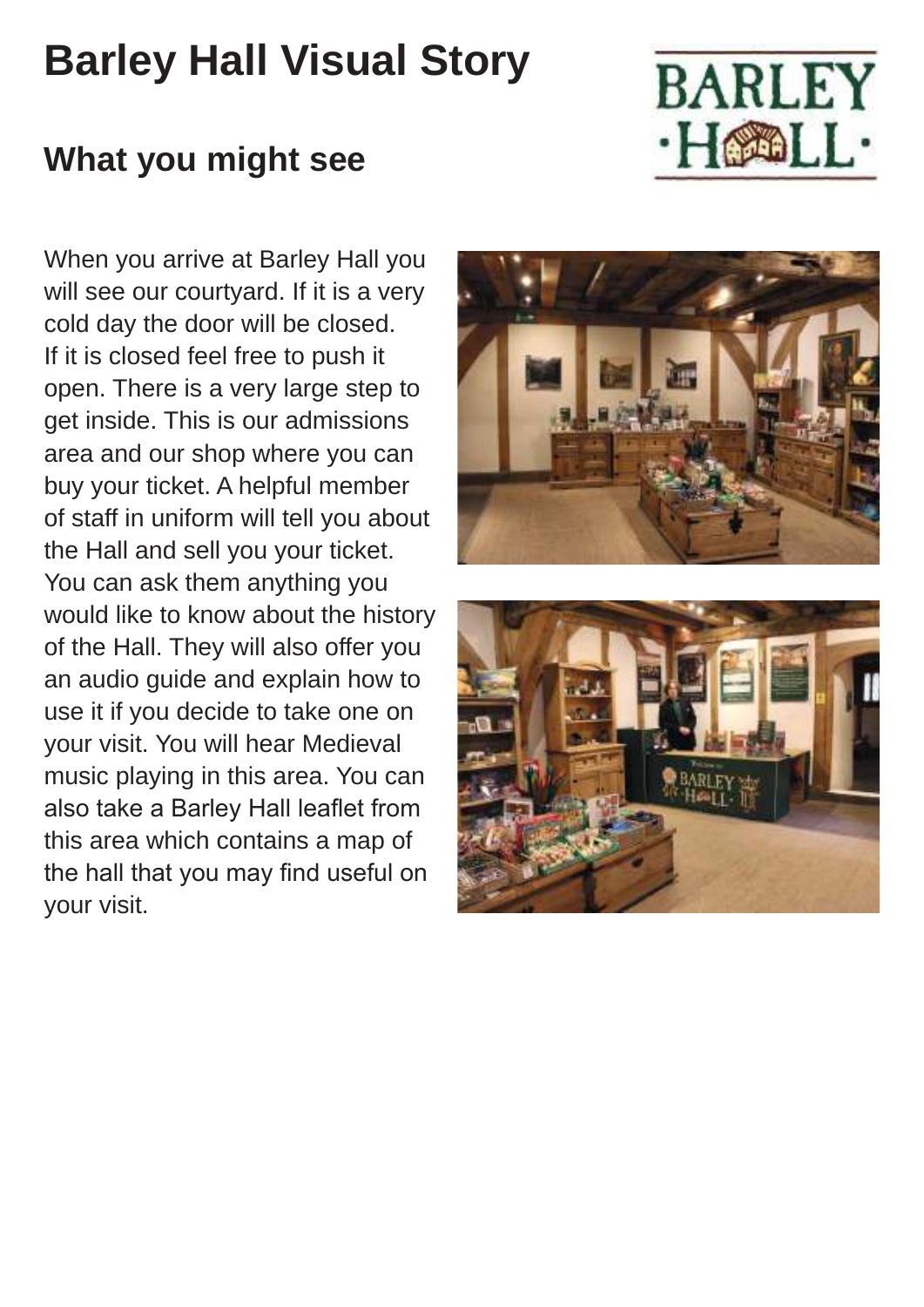As you move around the Hall there will be steps between each room. Sometimes if it is dark outside the rooms will also seem a little bit dark. There will be electric lighting or candles in all of the rooms to help you see though.



This room is called the Steward's Room. You will see some information panels in this room and a short video explaining the development of Barley Hall. There is also a bed where the Steward would have slept. On special occasions you will be able to purchase drinks and snacks in this room.



This area is the Vestibule. Our toilets are located in this area and there is also a computer you can use by touching the screen. When you select an item to look at, it will activate a voice to tell you more information

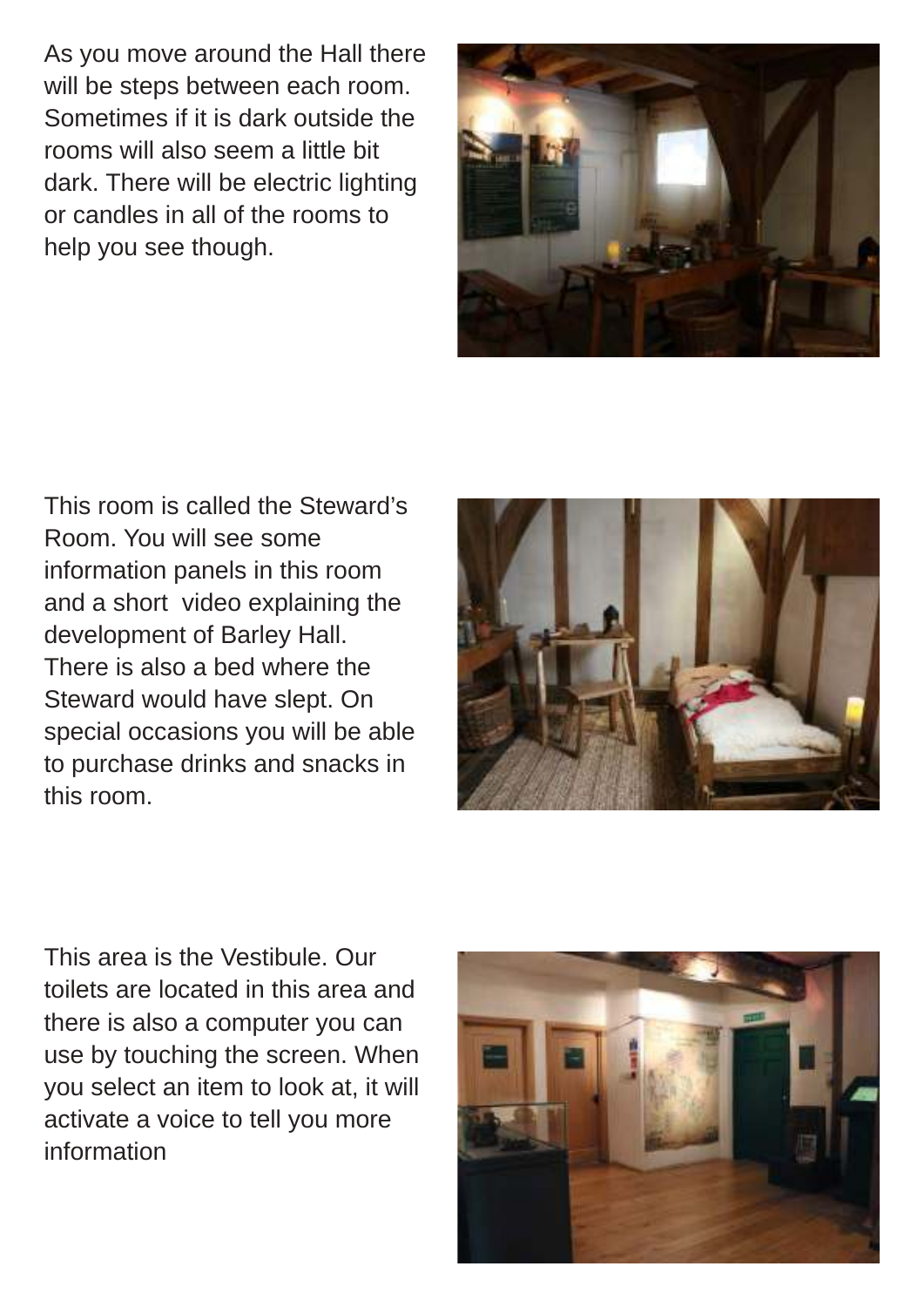This is our Great Hall. This is a large open space with a glass wall where you will be able to see other people passing through the alleyway. This area sometimes has volunteers who can tell you more about the Hall. The volunteers will also let you handle items if you would like to. The tables are set as if ready for a meal. You can pick up items from the side tables but you must not touch items on the top table, these are just for looking at as they are delicate. Sometimes a school party may be eating lunch in this room but you can still go in and look at the items if you would like to.



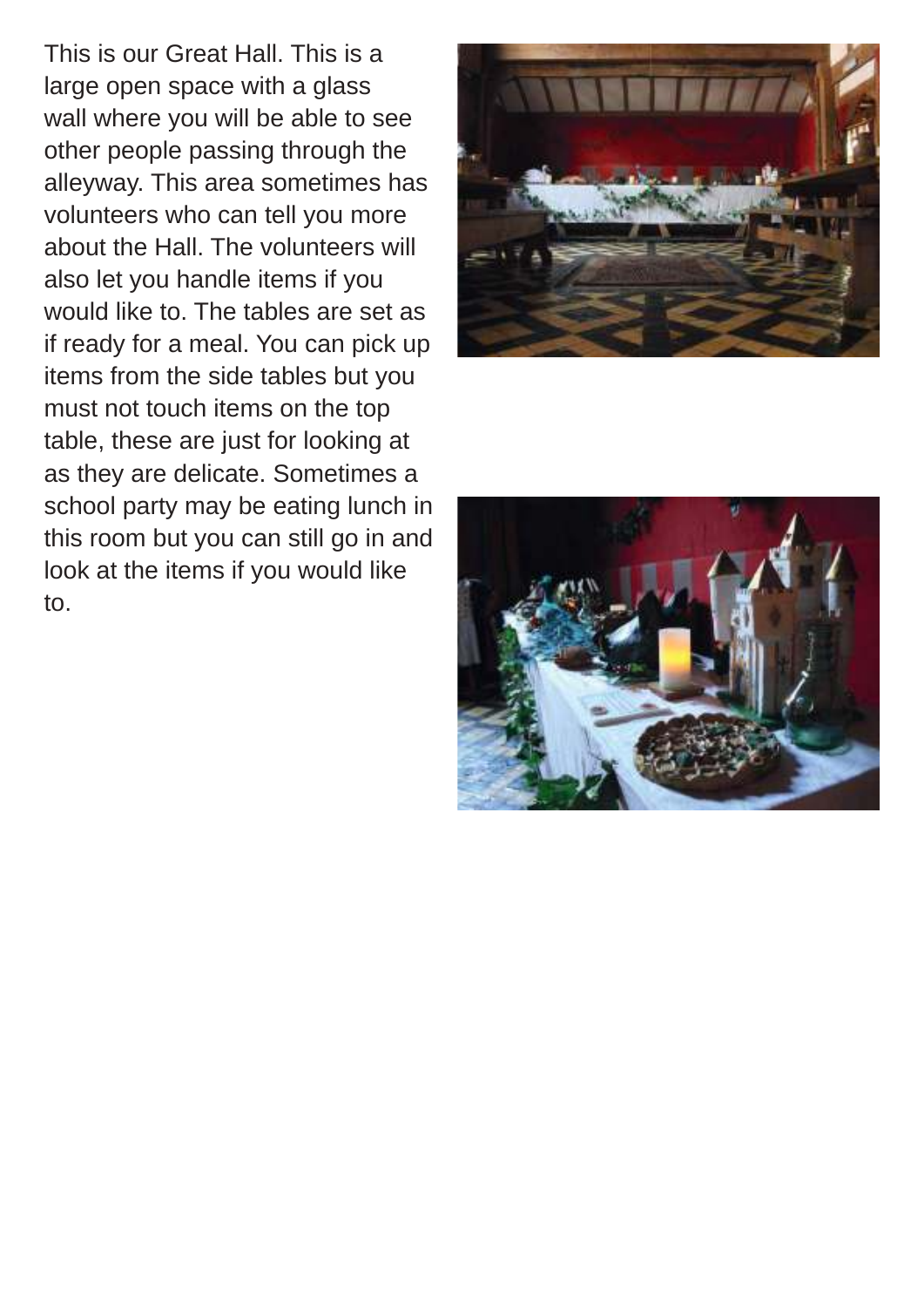Next you go up the stairs to the Gallery. The stairs are a little bit steep but there is a hand rail for you to use. The Gallery is a wide open space. In here there are more items you can handle if you wish. You will hear voices chattering as if you are in a Medieval tavern. Half of the room is set to look like a tavern and you can sit on the furniture and handle the items. In this area there are two smells; hops and "old tavern." You have to push a button to activate these so you can skip this part if you would like to. In the other half of the gallery there is a tent where you can watch some videos and some headphones if you want to listen to them. There are also some books to look at. Again, you can skip this part if you would like to.





From the Gallery there are two different ways that you can make your way around the Hall. We recommend you make your way into the Parlour next but you can go whichever way you like.

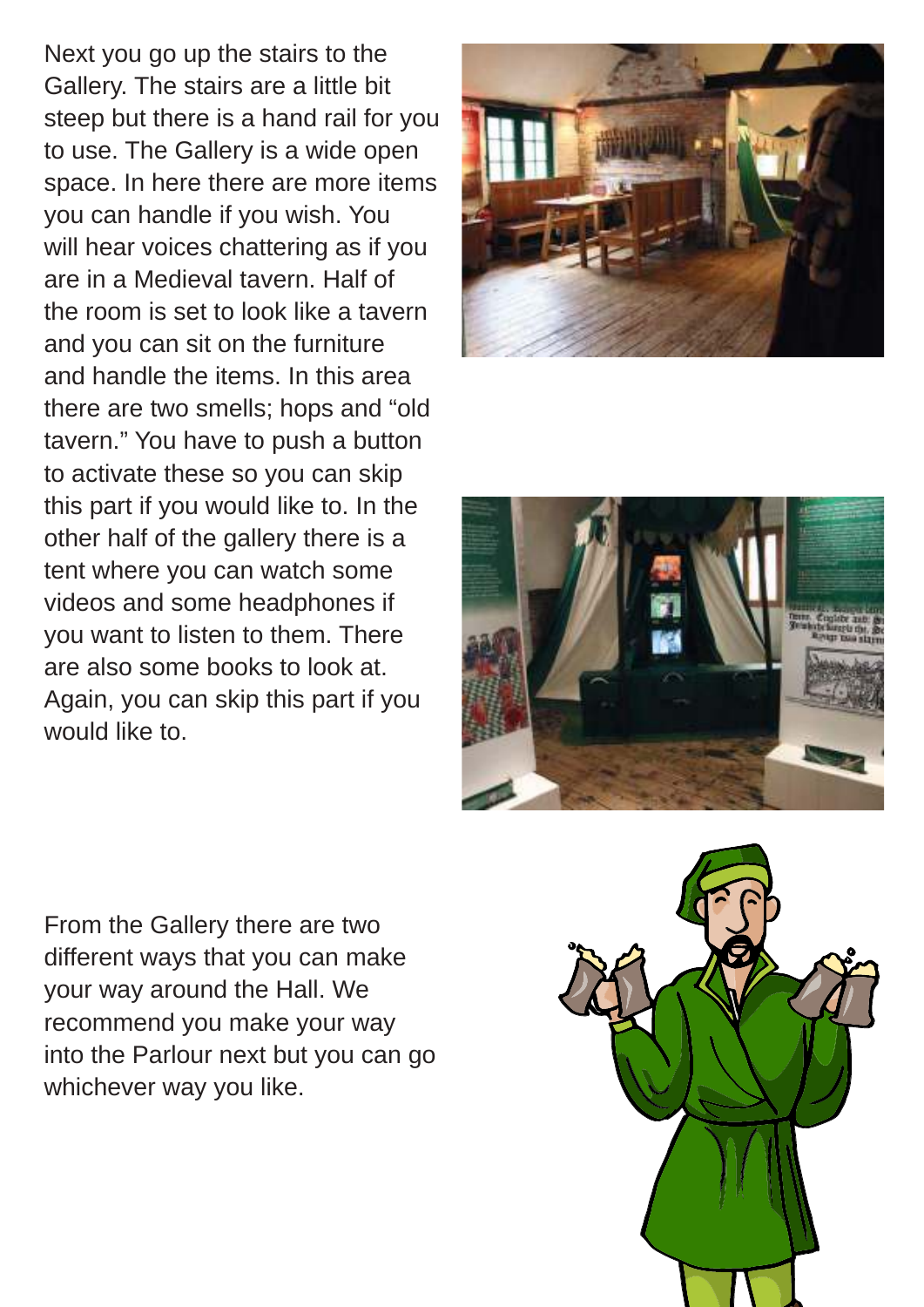This is the Parlour.

The Parlour is quite a dark room. You can sit on any of the benches if you would like and feel free to pick up any of the items. Sometimes there is a volunteer in this room who can tell you more about the Hall if you would like. Sometimes there will be a school group in this room taking part in an activity. This will make the room a little crowded but you can still look at it and the handle the display items if you would like to. During the school holidays and at weekends there will be a member of staff in costume who will be leading activities for anyone to take part in. These are optional but you should feel free to ask the member of staff any questions you might have.



There is a staircase down to the Buttery and Pantry. The stairs are a little bit steep but there is a handrail for you to use.

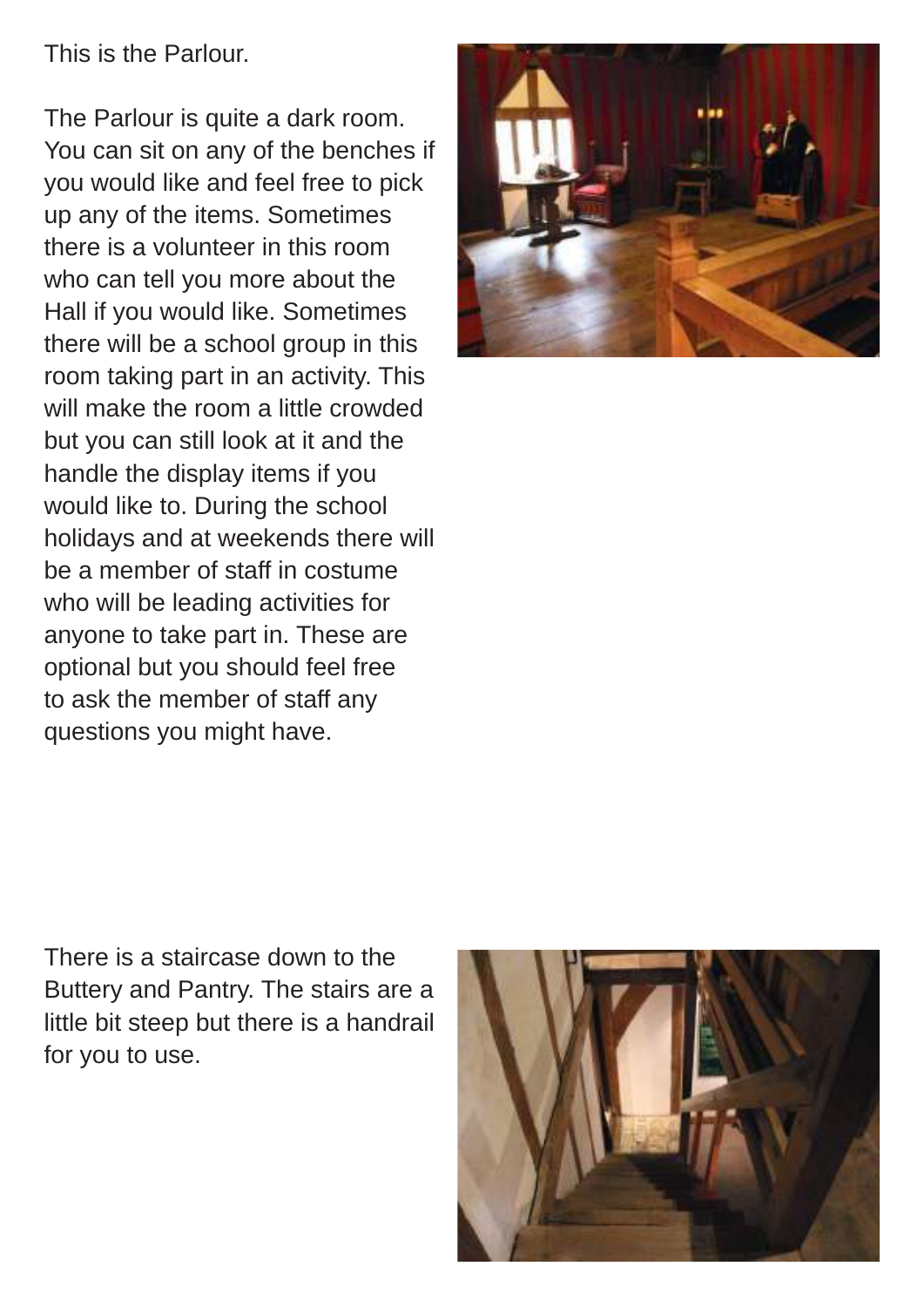When you get to the bottom of the stairs the room on your left is the School room and the rooms to your right are the Buttery and Pantry. These rooms are quite small and dark but you can pick up any of the items that you would like to. You will also see a glass wall and be able to see people outside walking past.







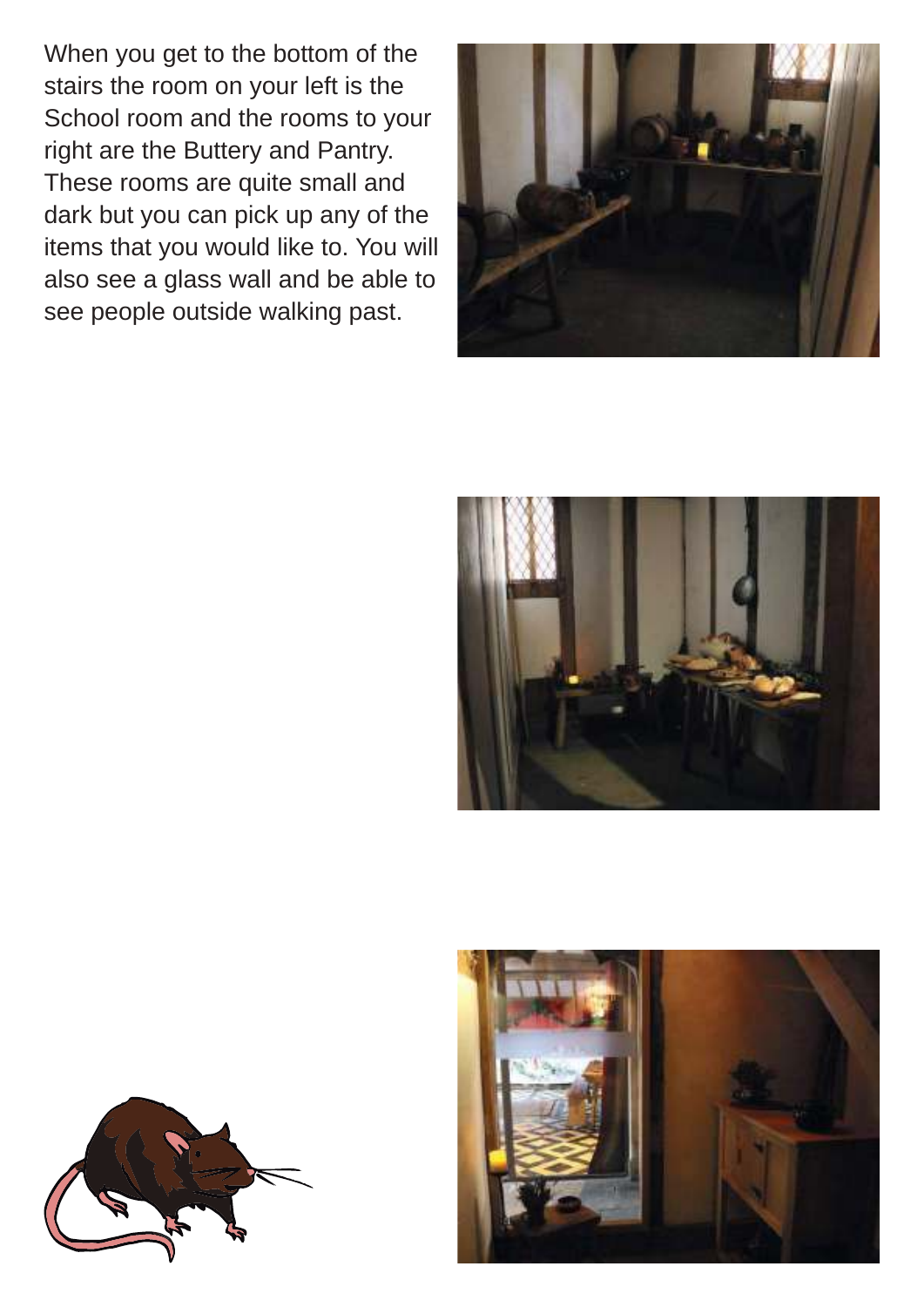Our school room is a bright space with toys and games that you can play with if you would like. Sometimes this room is in use by schools that are visiting the Hall. If the curtains are drawn across the doorway you will need to visit this room later if you would like to see it. Sometimes there will be a member of staff in costume in this room. You should feel free to ask them any questions. Sometimes they will be leading an optional activity that they can tell you about.

You will then need to retrace your steps back the way you came to the Gallery. From here you can visit the Lesser Chamber.



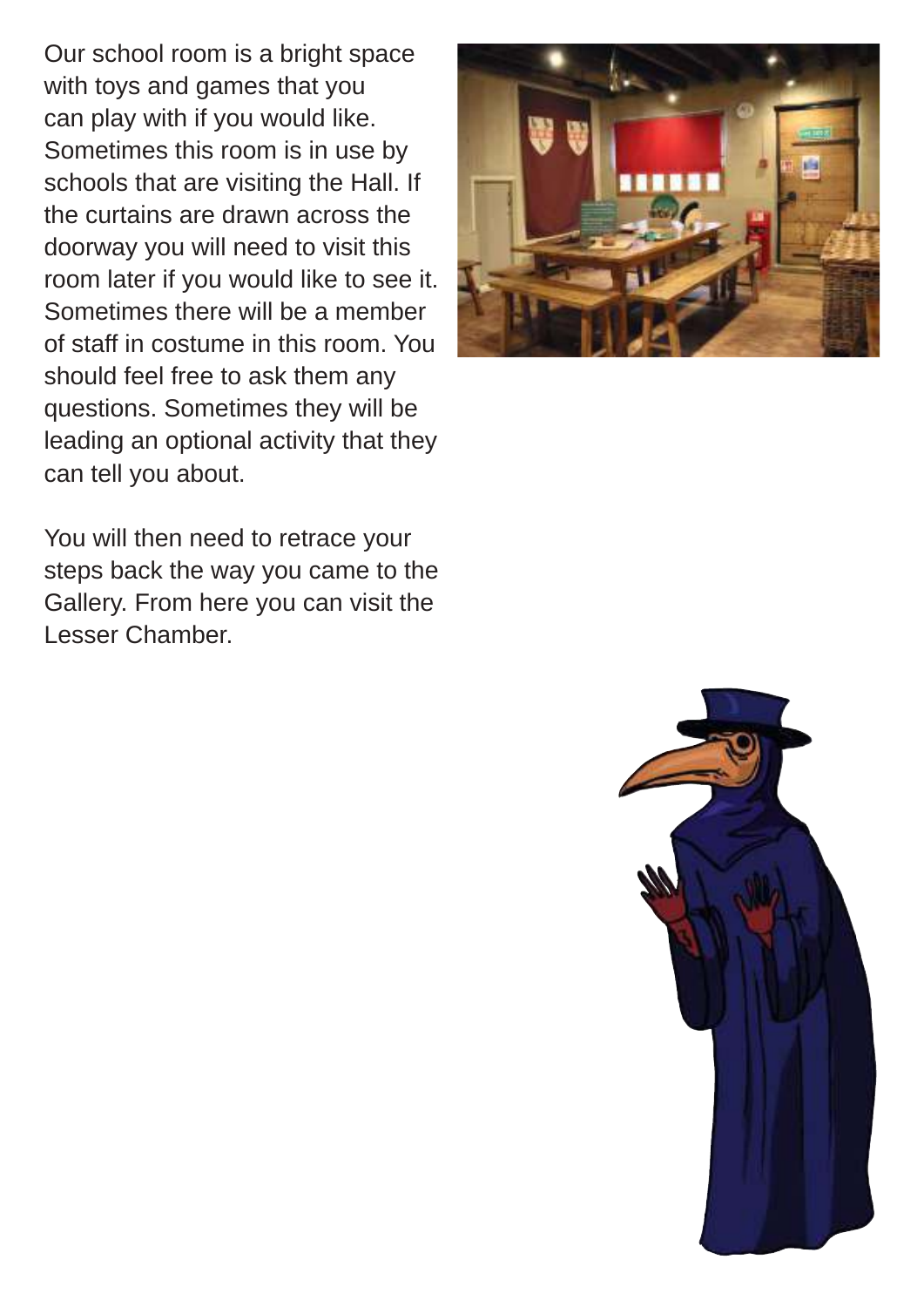This is our Lesser Chamber.

This is a light room but may get noisy if there are lots of children playing. You can touch all of the items on display. There is a stage in here with some costumes at the back that you can try on and there are other items on the stage for you to play with. There are some steps up to the stage. You can skip this part if you would like to. There is also a colouring in activity in here that you can choose to do.







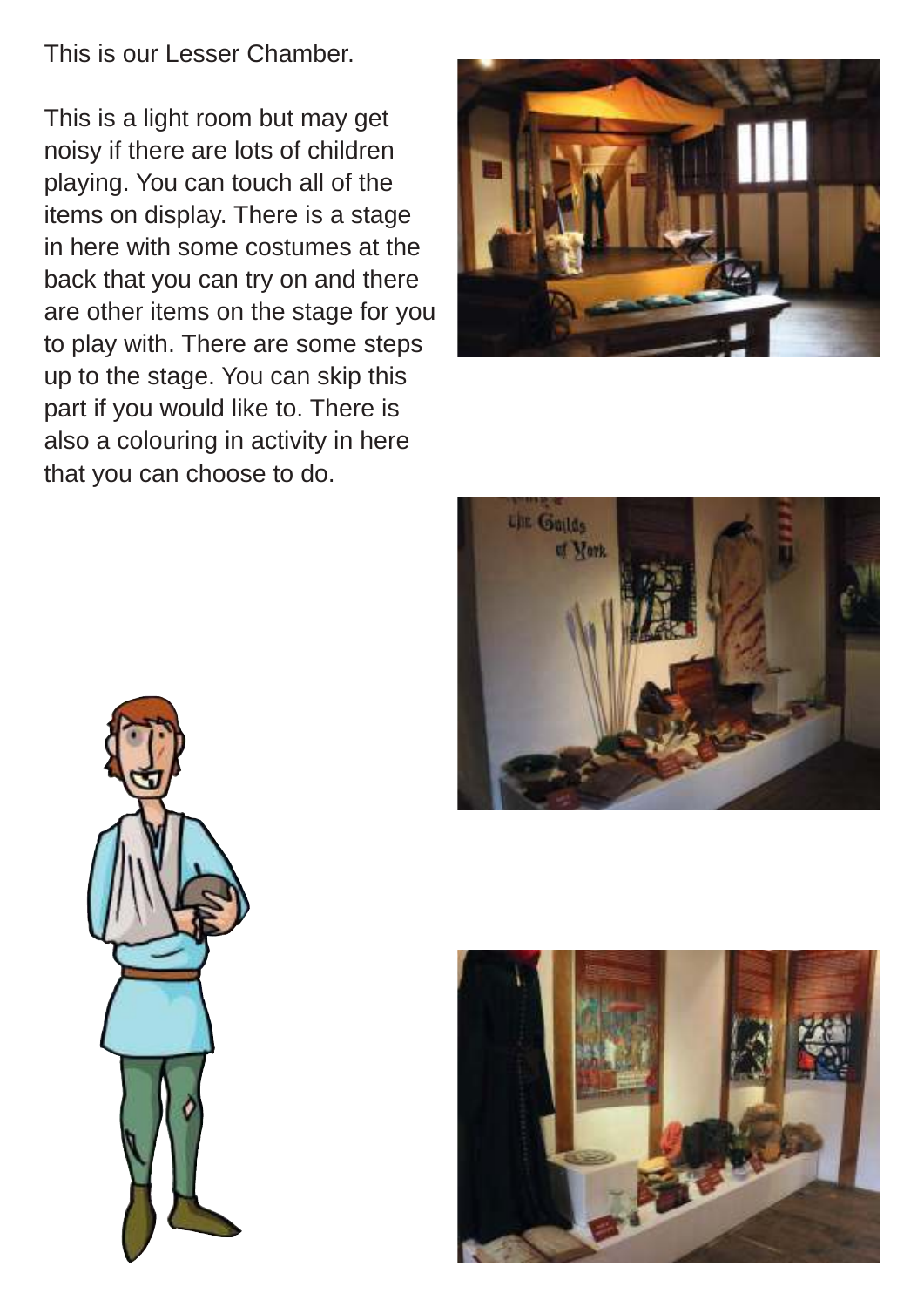This is our Great Chamber. It is a very large room and can sometimes be a little dark. There is a map of old York in the middle of the room with projections on it. You can watch the projections change if you would like. There is a box in here with buttons you can press that will make a loud voice sound and tell you about the friaries. You can skip this if you wish. You will also hear some background noise in here of monks chanting. There are also costumes and other inds to look at in this room.

When you have finished looking at everything you will need to retrace your steps back the way you came, past the Great Hall and into the shop.



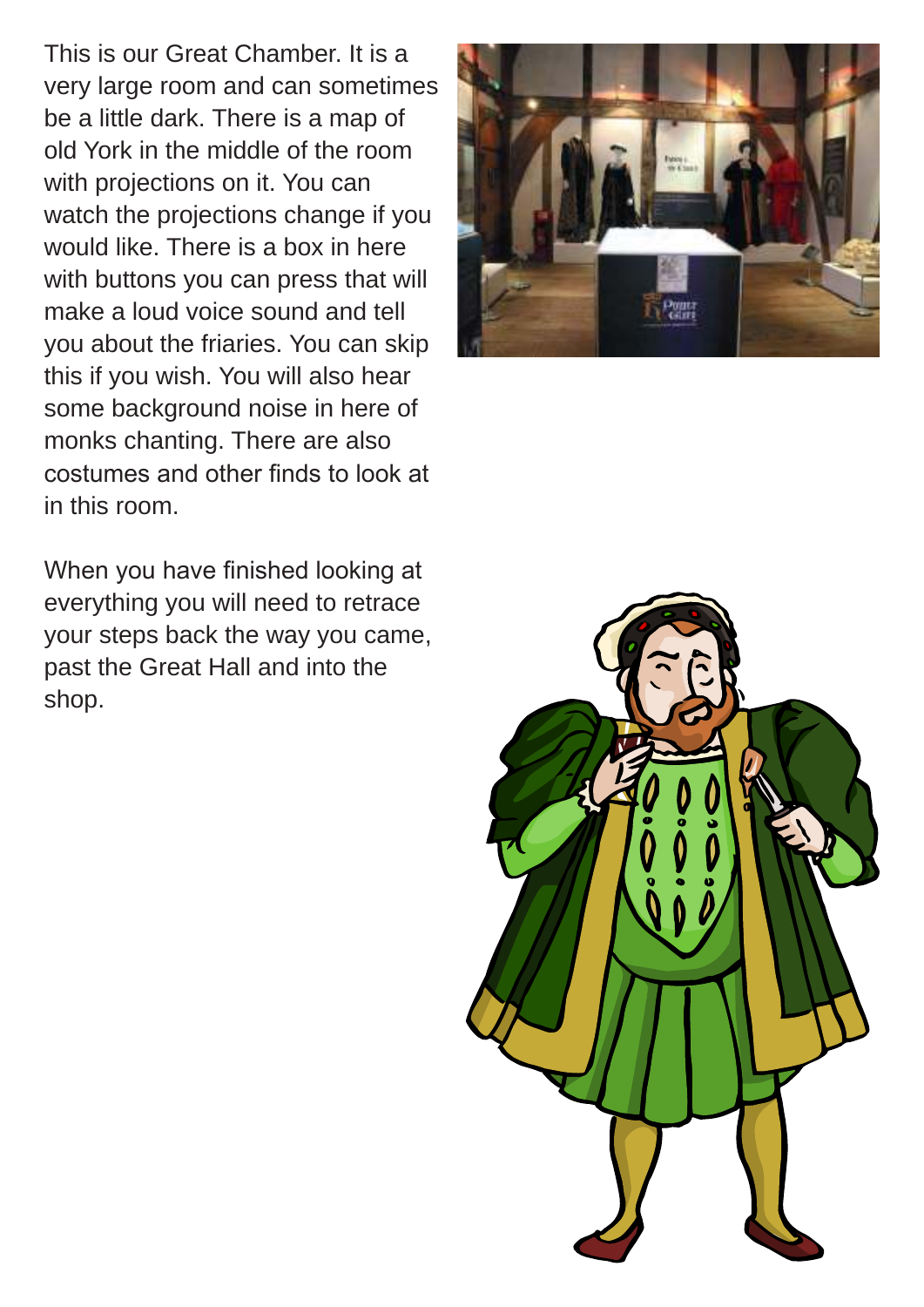## **Things You Will Hear:**

Medieval music Monks chanting Recorded voices School children chatting and laughing School tours taking place Volunteer talks and demonstrations

## **Things You Will Smell:**

Hops "Old Tavern" smell Mulled wine (on special occasions) Air freshener in the toilets